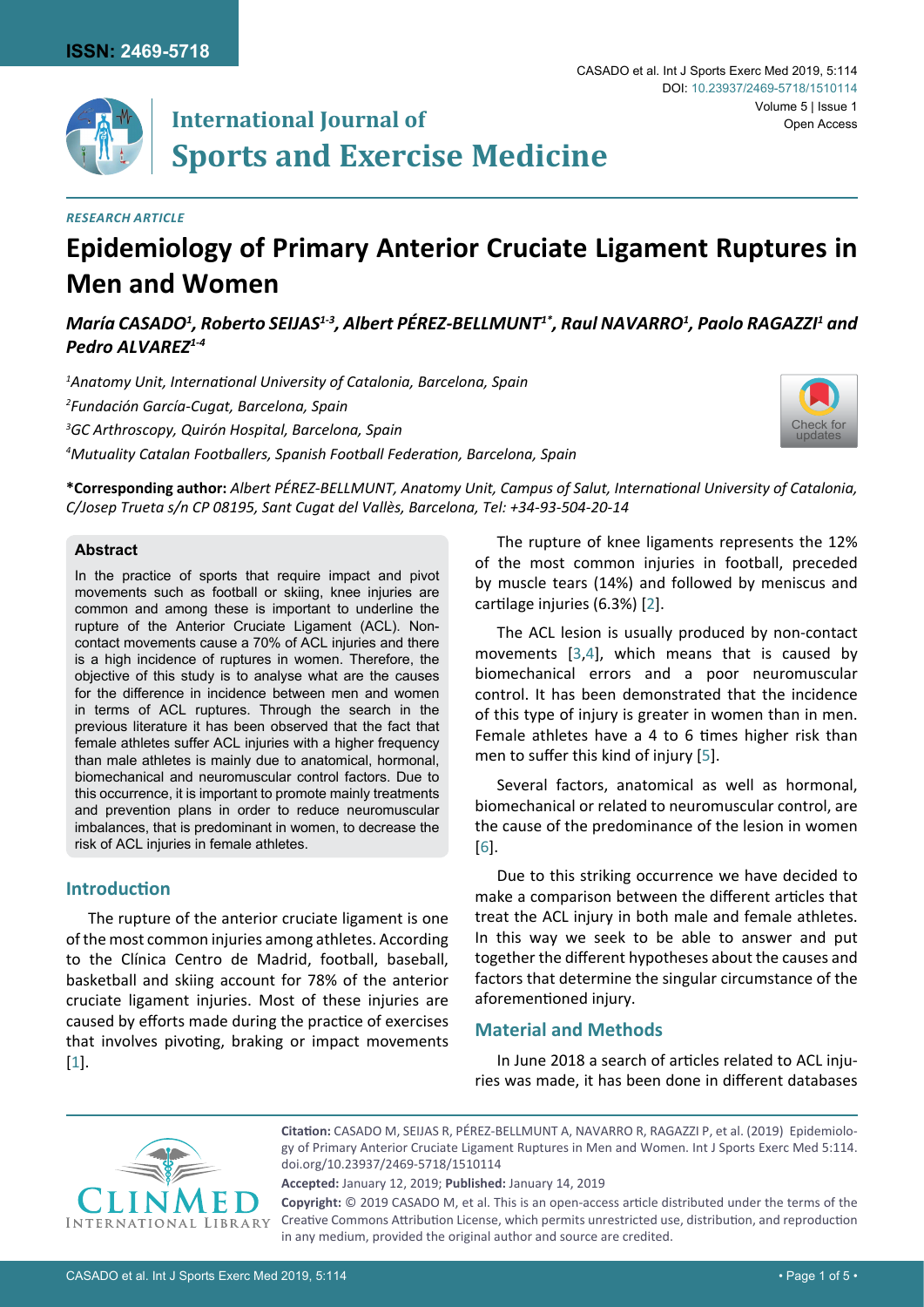such as PubMed, SAGE journals, Journal of Orthopedic & Sport Physical Therapy (JOSPT) or DiVA. In the search, the sentence "comparison of ACL injury between women and men" was used. From this search emerged a large set of articles related to injuries in women and men, especially associated to football ([Figure 1\)](#page-1-0).

From this search we obtained 24 articles, which were interesting for considering the differences between men and women in ACL injuries. Once all the articles were read, eight of them were discarded. In those selected it was possible to verify that much of the information they contained coincided.

The coincidences between the different articles confirmed the possible causes of the greater female incidence in the ACL lesion. Finally, we focused our investigation in those articles that gave a better

<span id="page-1-0"></span>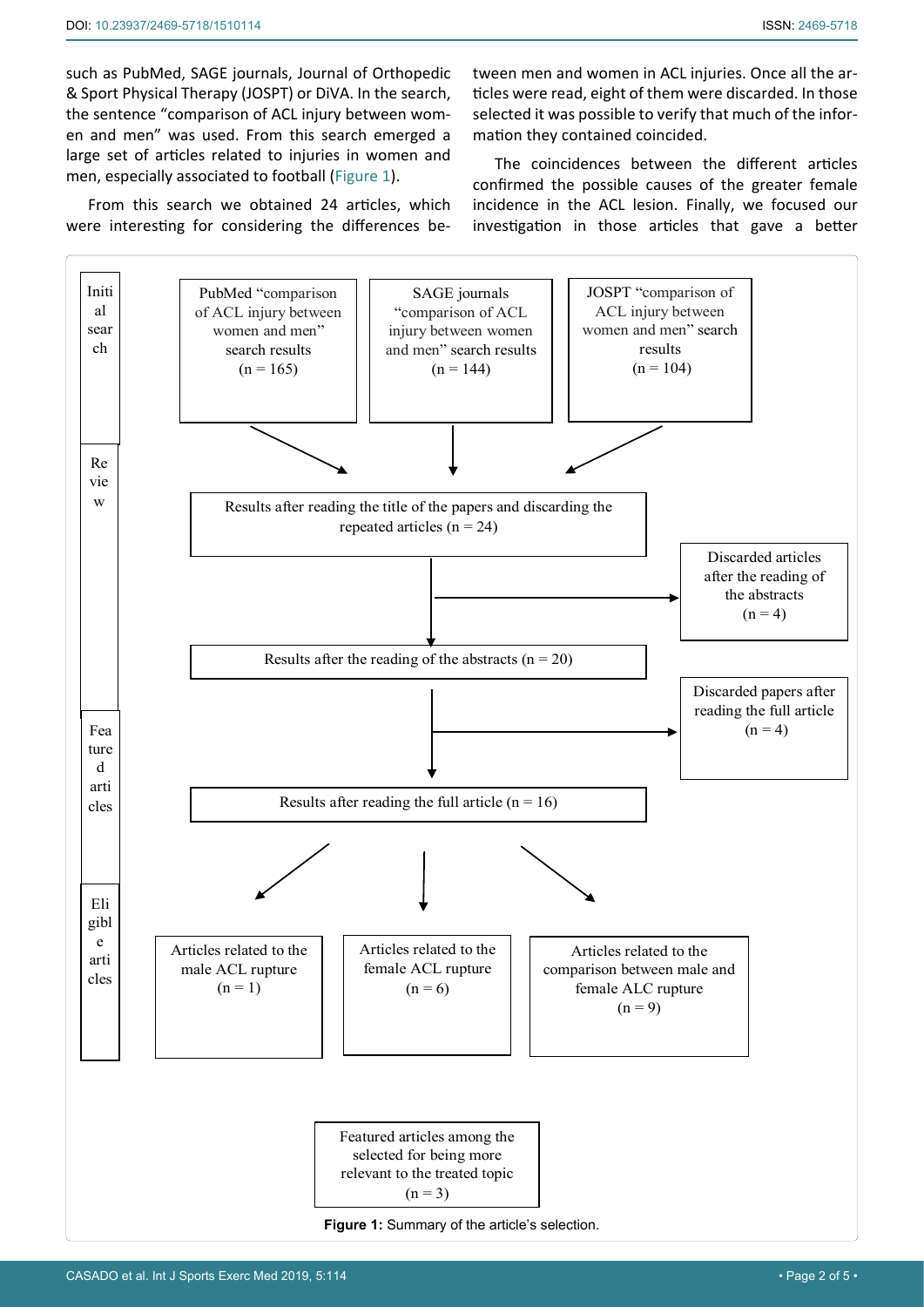| <b>Author</b>                  | Year | n                              | Gender<br>(M/W) | <b>Average Age</b><br>(M/W and total) | <b>Fragments of interest</b>                                                                                                                                                                              |
|--------------------------------|------|--------------------------------|-----------------|---------------------------------------|-----------------------------------------------------------------------------------------------------------------------------------------------------------------------------------------------------------|
| Harmon KG, et al. [6]          | 2000 | Compilation of articles        |                 |                                       | Female increased predisposition to ACL ruptures                                                                                                                                                           |
|                                |      |                                |                 |                                       | Intrinsic factors:                                                                                                                                                                                        |
|                                |      |                                |                 |                                       | Ligamentous laxity                                                                                                                                                                                        |
|                                |      |                                |                 |                                       | Hormonal influences (more ACL laxity at progesterone<br>and estrogen peaks, increased laxity in pregnancy and in<br>ovulatory phase)                                                                      |
|                                |      |                                |                 |                                       | Biomechanical alignment (more femoral anteversion,<br>larger Q-Angle, increased external tibial torsion, more<br>overpronation, an increased thigh-foot angle)                                            |
|                                |      |                                |                 |                                       | <b>Extrinsic factors:</b>                                                                                                                                                                                 |
|                                |      |                                |                 |                                       | Conditioning, experience, skill, muscle strength and<br>recruitment and hamstring activation.                                                                                                             |
| Dugan SA [7]                   | 2005 | Compilation of articles        |                 |                                       | Female higher risk than men                                                                                                                                                                               |
|                                |      |                                |                 |                                       | Sex hormones and menstrual cycle (higher risk follicular<br>and ovulatory phase)                                                                                                                          |
|                                |      |                                |                 |                                       | Anatomic consideration (Q-Angle, joint laxity, )                                                                                                                                                          |
|                                |      |                                |                 |                                       | Dynamic neuromuscular imbalances (differences in<br>landing and other movement strategies)                                                                                                                |
|                                |      |                                |                 |                                       | Neuromuscular patterns (same incidence in dominant<br>and non-dominant knee, quadriceps-dominant pattern in<br>females)                                                                                   |
| Fayad LM, et al. [8]           | 2008 | 63                             | 33/30           | -/-                                   | Females 2 to 8 times higher risk of ACL tears                                                                                                                                                             |
|                                |      |                                |                 | (43)                                  | Anatomic consideration: Smaller females' cross-sectional<br>area, smaller femoral intercondylar notch width in women,<br>also females have a smaller ACL volume than males and<br>differences in Q-Angle. |
| Park SK, et al. [9]            | 2009 | 26 healthy women (unknown age) |                 |                                       | Greater laxity during ovulation                                                                                                                                                                           |
|                                |      |                                |                 |                                       | Reduction in knee stiffness during ovulation                                                                                                                                                              |
| Boguszewski DV, et<br>al. [10] | 2015 | 47                             | 22/25           | 34.6/28.4                             | 70% ACL ruptures by non-contact situations                                                                                                                                                                |
|                                |      |                                |                 | (31.5)                                | Females 2 to 8 times higher risk of ACL injuries than male                                                                                                                                                |
|                                |      |                                |                 |                                       | Increased joint laxity                                                                                                                                                                                    |
|                                |      |                                |                 |                                       | Reduced knee stiffness                                                                                                                                                                                    |
| Larruskain J, et al. [11] 2017 |      | 85                             | 50/35           | 25/25                                 | Contact injuries higher for men                                                                                                                                                                           |
|                                |      |                                |                 | (25)                                  | For ACL ruptures five times more common in women                                                                                                                                                          |
|                                |      |                                |                 |                                       | Severe injuries of knee and ankle ligament more frequent<br>in women                                                                                                                                      |
|                                |      |                                |                 |                                       | 2-3 times higher risk of ACL ruptures in women than men<br>$\rightarrow$ differences in biomechanics and neuromuscular control                                                                            |
| Schilaty ND, et al. [5]        | 2018 | 39                             | 19/20           | 43.1/40.0                             | Female higher risk than men                                                                                                                                                                               |
|                                |      |                                |                 | (41.55)                               | Non-contact injury                                                                                                                                                                                        |
|                                |      |                                |                 |                                       | Biomechanics changes                                                                                                                                                                                      |
|                                |      |                                |                 |                                       | Neuromuscular control                                                                                                                                                                                     |
|                                |      |                                |                 |                                       | Sex differences: kinematics, stiffness and recruitment<br>strategies.                                                                                                                                     |

<span id="page-2-0"></span>**Table 1:** Characteristics of the studies and common points between these.

comparison between men and women, in addition to those that expose the possible causes of increased risk of ACL injuries in women.

## **Results**

## **Characteristics of the articles**

Some of the selected articles do not refer to a

specific study, but they are rather a collection of a set of previously conducted studies. These articles give a more generalized and global view of the analyzed subject ([Table 1](#page-2-0)).

They also show the possible studied causes of why women have a greater risk of suffering a rupture of the anterior cruciate ligament. Many of them coincide in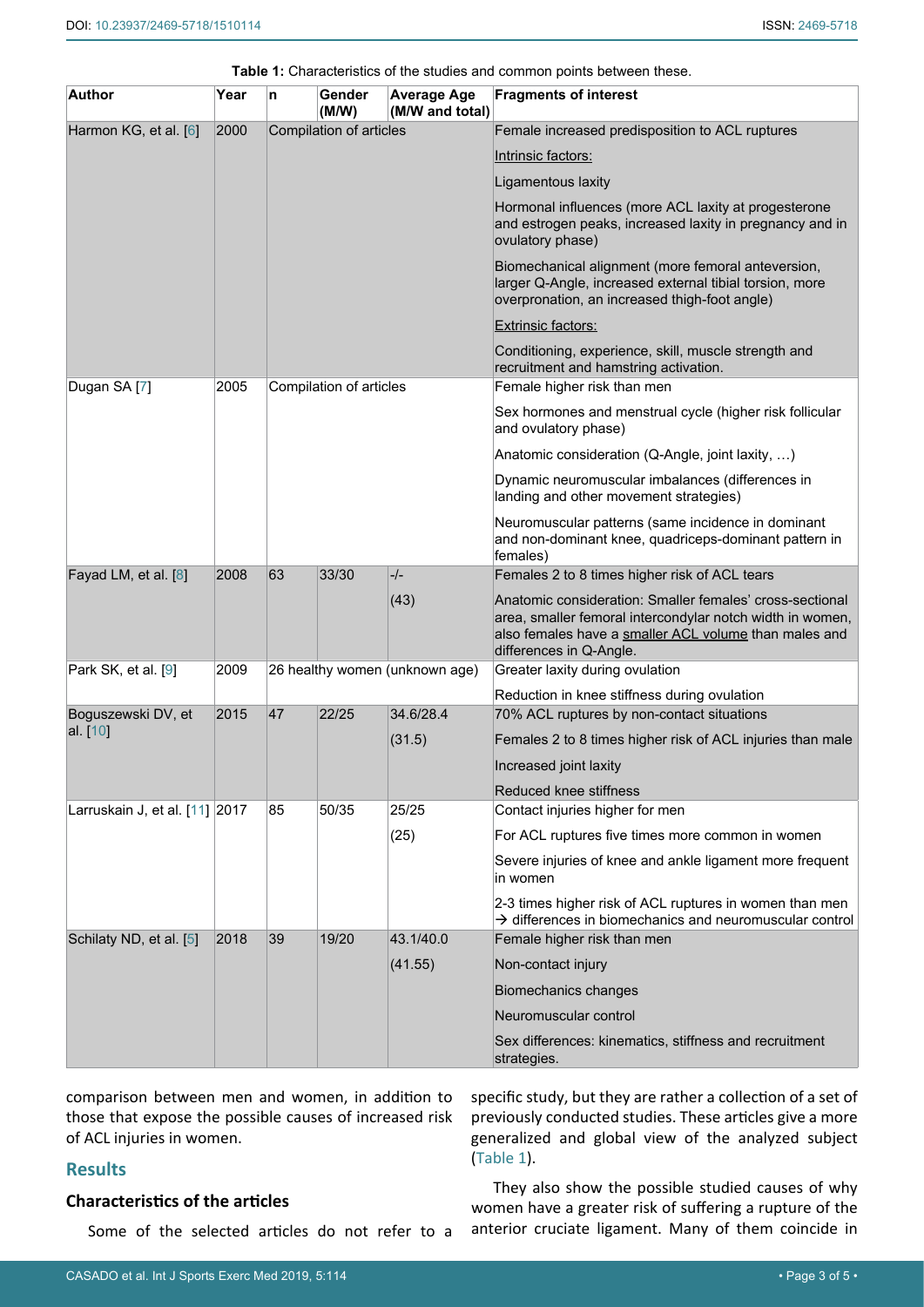the two selected articles that have the aforementioned characteristics [[6](#page-4-4)[,7\]](#page-4-6).

On the other hand, we find a series of studies that refer to a specific investigation, so they focus on a specific area of the global issue that is the difference in ACL rupture between men and women.

In the case of the oldest of the five individual studies, anatomic differences between men and women are analysed [[8\]](#page-4-7). In the second one, of 2009, they treat the laxity of the ligaments and stiffness of the knee joint related to the menstrual cycle of 26 women [[9\]](#page-4-8). The article of 2015 deals with the same topic but in general terms, without considering the menstrual cycle and only comparing men and women [[10](#page-4-9)].

Finally, we find the studies conducted in 2018 and 2017, the most recent articles in which there is a more general view and the causes coincide on the types of injuries that predominated between men and women [[5](#page-4-3)[,11](#page-4-10)].

## **Characteristics of the samples**

Only five of the selected articles give information about the subjects chosen for the study. This happens because the other two articles are a collection of studies, so they do not specify the information about the patients [\(Table 1](#page-2-0)).

Two of the studies used corpses to carry out the research, in one of them the average age is 41.55 [[5](#page-4-3)] while in the other one is 31.5 [[10\]](#page-4-9). For the study conducted in 2017, 85 athletes with an average age of 25 were selected [[11](#page-4-10)]. In the one about the menstrual cycle related to laxity and stiffness, 26 healthy women were selected for the study, of which we don't know the age because it was not mentioned in the article [[9](#page-4-8)]. Finally, the 2008 article was conducted with 63 patients of 43 years of average age, who were undergoing examination for knee pain [[8](#page-4-7)].

## **Results obtained from the analysed studies**

From the comparison of the different articles, we have observed that there is an agreement in affirming that women have a greater risk in suffering ruptures of the anterior cruciate ligament. Being this injury mainly produced not by contact but by the incorrect movement of the athlete ([Table 1](#page-2-0)).

Among the causes of this circumstance, the most common are the biomechanical differences between men and women, such as the realization of different movements during sports, in addition to the different neuromuscular control that also raises the injury incidence in women.

Regarding the anatomical features in women, there is a predominance of ligament laxity, which increases during ovulation and stiffness of the knee joint that decreases during the same menstrual period [[9\]](#page-4-8). The

Finally, another anatomical difference to highlight between men and women is the Q angle, which increases the women predominance in this type of injury [[6](#page-4-4)[,7\]](#page-4-6). This angle is formed by two lines, one that goes from the Anterior Superior Iliac Spine (ASIS) to the mid-point of the patella and the other one that goes from the midpoint of the patella to the tibial tubercle. Due to the wider pelvis in women, the Q angle is bigger, and the chances of an ACL rupture are greater [[12](#page-4-11)].

## **Discussion**

The rupture of the anterior cruciate ligament is not one of the most prevalent injuries in the population, but it has a high incidence in that part of the population that practice sports such as football or skiing, and especially in the case of professional athletes.

For example, football is one of the most practiced sports in the world and 10% of professionals are women [[13](#page-4-12)]. As the ACL injury is one of the most prevalent in this sport, it has been studied in its complexity and it has been determined why it affects mainly female players. By carrying out different studies on this occurrence, it can be demonstrated that the differences between genders as the anatomical one along with neuromuscular control, epidemiological, training and conditions of the athletes are the reason why women have a higher risk of suffering this injury.

Having women, a 4 to 6 times higher risk than men to suffer an ACL injury [[5](#page-4-3)], there is a wide range of articles that discuss the possible causes of this fact. The objective of this article is to choose a set of articles dealing with this topic and by making a comparison between them, get to the conclusion of why this injury occurs with greater incidence in women.

One of the most useful ways we have found to classify the causes of the injury is to separate them into extrinsic and intrinsic factors. The extrinsic factors are related with the type of sport, the environment and the conditions of the athlete. None of them shows the possible difference between men and women regarding this injury. It does accentuate the fact that fatigue is responsible for a greater range of injuries between players and that the different use of the muscles is also a possible cause of the differences [[6\]](#page-4-4).

For example, in the case of male players, during the exercise they tend to activate with more frequency the hamstrings, whose contraction protects the ACL. In contrast, in the female exercise, the activation of the quadriceps and gastrocnemius predominates. One of the possible ways to prevent the injury would be to promote the activation of the hamstrings against the predominance of quadriceps and gastrocnemius in female athletes [[6](#page-4-4)[,7,](#page-4-6)[14\]](#page-4-13).